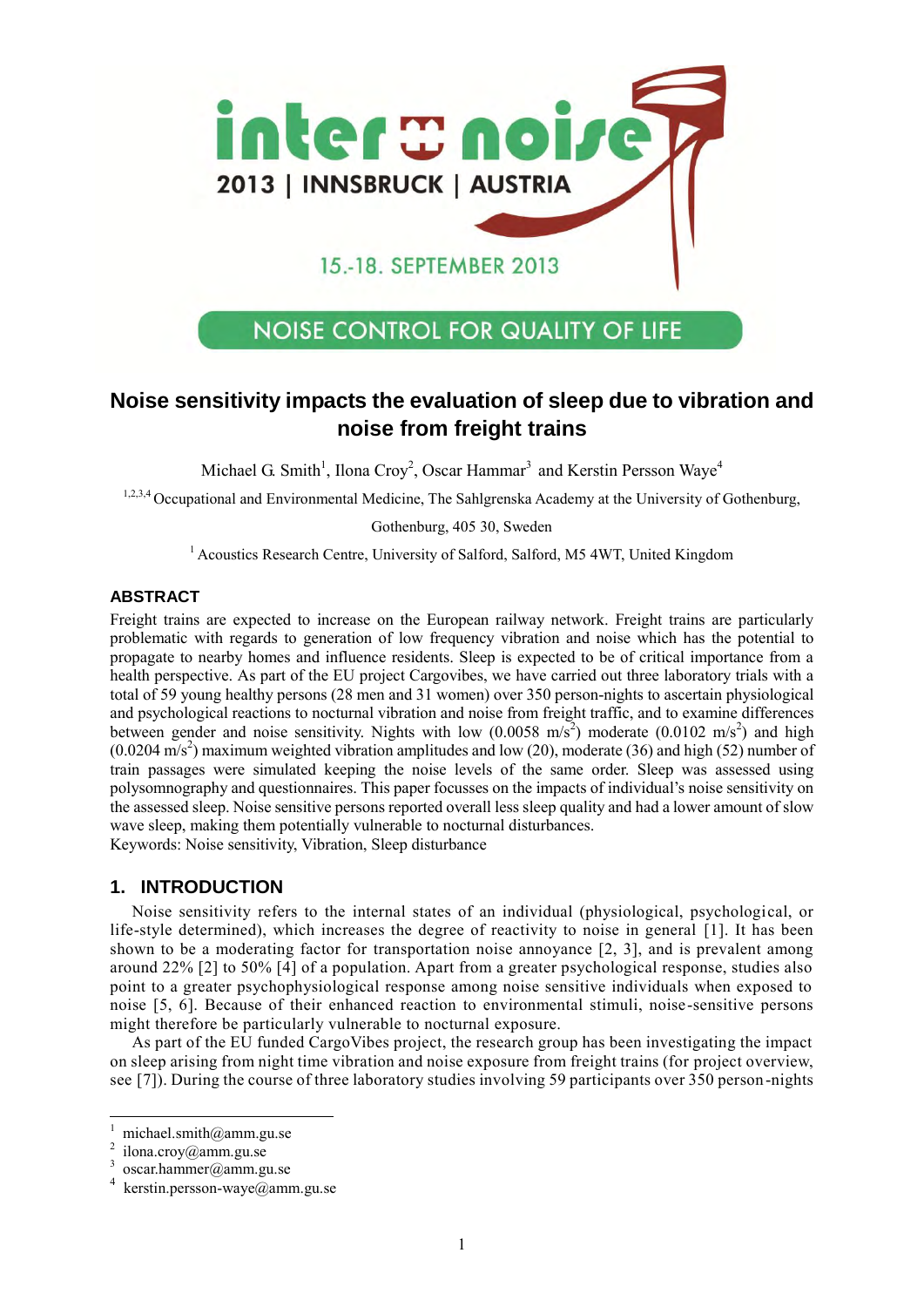we have obtained a dataset of physiological and psychological reactions to different exposure scenarios comprising different vibration amplitudes and numbers of events. This large dataset provides us the opportunity to study the impact of individual noise sensitivity on sleep.

# **2. METHODS**

## **2.1 Participants**

For each of the three trials, female and male volunteers aged  $18 - 30$ , were recruited by public advertisement. Exclusion criteria were i. reduced hearing acuity (>20 dB hearing loss at a single frequency as determined via audiometric testing with an Entomed SA 201), ii. BMI <18.5 or  $\geq$ 25, iii. self-reported snoring, iv. self-reported allergies and/or hypersensitivity and v. being a tobacco user or caffeine dependent. Before attending they were asked about their noise sensitivity on a 5-point Likert scale ("How would you describe your sensitivity to noise? 1. Not at all sensitive, 2. Not particularly sensitive, 3. Somewhat sensitive, 4. Very sensitive, 5. Extremely sensitive. In total 38 persons (19 males, 19 females) rated themselves as being noise insensitive (points 1-2) and 21 (9 males, 12 females) rated themselves being noise sensitive (points 3-5). Although grouping of participants was done according to this question only, other measurements were used for validation: participants of study II were additionally asked for noise sensitivity with the Weinstein questionnaire [\[8\]](#page-7-7) and participants of study III were asked about their general environmental sensitivity [\[9\]](#page-7-8). Comparison between these different measurements showed a good accordance between the single item question and the Weinstein questionnaire ( $r=0.47$ ,  $p=0.04$ ) as well as with the environmental sensitivity questionnaire ( $r=0.46$ ,  $p=0.03$ ). The methods and materials are described in detail elsewhere [\[10,](#page-7-9) [11\]](#page-7-10) and only summarised here. The studies were approved by the Ethics Committee of Gothenburg.

## **2.2 Evaluation of sleep**

Polysomnographical (PSG) recordings included electroencephalogram (EEG), electrooculogram (EOG) and submental electromyogram (EMG), breathing, pulse and oxygen saturation. The placement of the electrodes and the PSG analyses were performed in accordance with AASM criteria [\[12\]](#page-7-11). Sleep was manually scored in 30s epochs by a qualified sleep technician into sleep stages W (wake), N1, N2, Slow Wave Sleep (SWS) and Rapid Eye Movement (REM). They also identified the start time and duration of EEG arousals classified corresponding to the guidelines of the American Sleep Disorders Association [\[13\]](#page-7-12). An arousal of >15s duration was classed as an awakening. PSG data was used to determine sleep onset latency (SOL), defined as the time until the first occurrence of a non-wake epoch. Wakefulness after sleep onset (WASO) is the total time spent in W between SOL and the final awakening. Sleep efficiency is the ratio of the time spent asleep to the total time in bed (480 minutes). A sleep stage change (SSC) is defined as moving from any given sleep stage to a "lighter" stage other than W, with REM being classed as the lightest stage in accordance with Carter et al [\[14\]](#page-8-0).

Questionnaires were administered each morning immediately following awakening. They included questions on sleep quality, sleep disturbance by vibration, and sleep disturbance by noise, each rated on an 11-point numerical scale. Questions were also posed on how they currently felt, with very restedvery tired, very relaxed- very tense and very irritated- very glad as endpoints. Also included were questions on time to fall asleep and number of times the subject woke up. Other questions on how the subject experienced the night and their sleep included how easy/difficult it was to fall asleep, if the sleep was better or worse than usually and whether it was deep/shallow. At the end were questions on mood [\[15\]](#page-8-1) and stress/energy [\[16\]](#page-8-2).

### **2.3 Laboratory facilities**

The sleep laboratory is constructed as an apartment with a separate entrance to which the subjects have their own key. The apartment comprises a kitchen/ living room, bathroom and toilets as well as three rooms furnished as typical bedrooms with a bed, chairs, desk and small chest of drawers. The bedrooms are individually isolated from external noise and vibration. The low frequency content of the noise below 125 Hz is reproduced via 88 ceiling loudspeakers while higher frequencies are generated by two loudspeaker cabinets in the room corners. Because of the low background noise levels in the rooms (<14 dBA), artificial ventilation noise was introduced at a level of 25 dBA at the pillow position for the duration of the experiment.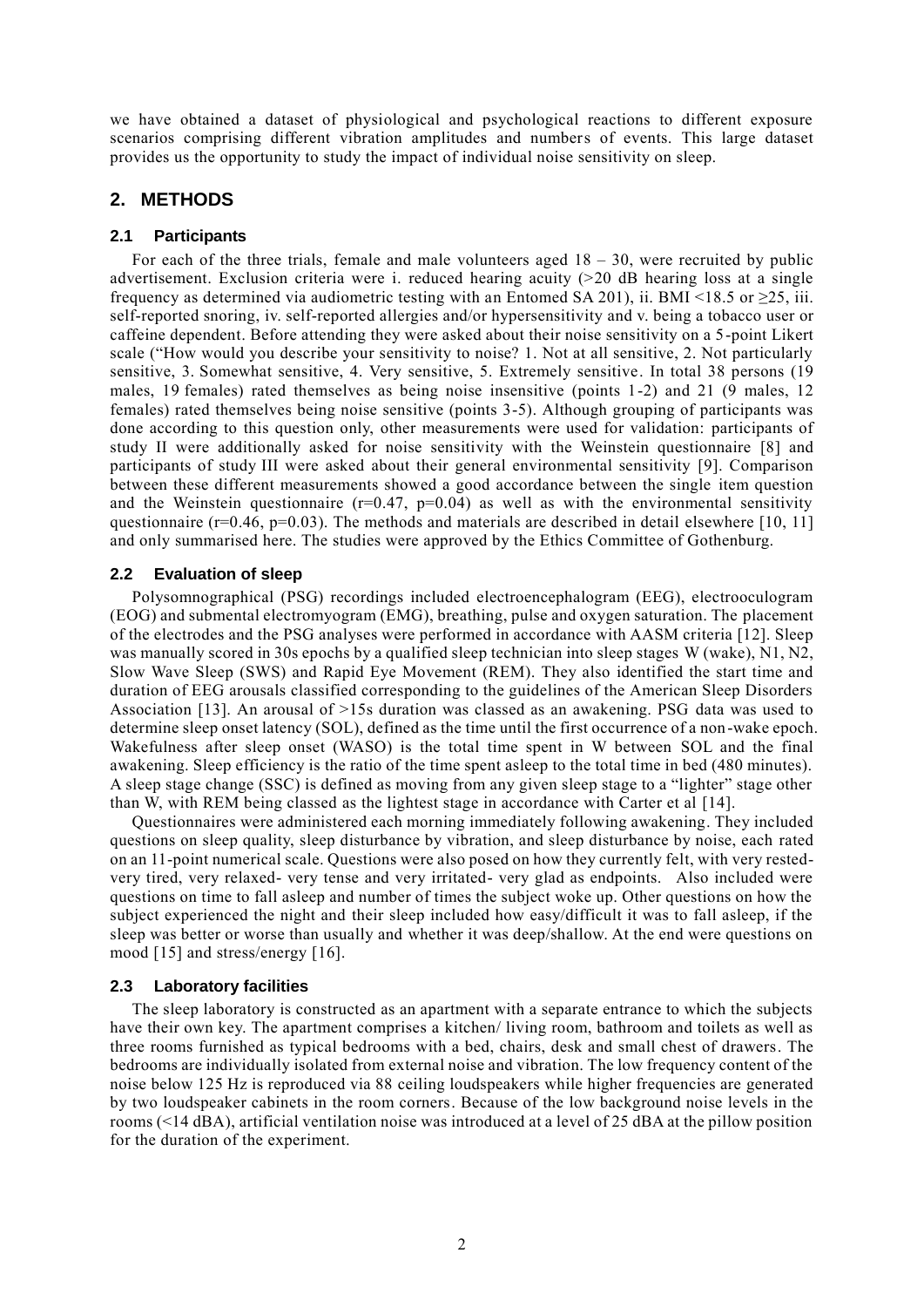#### **2.4 Exposures**

Eight different exposure scenarios were created over the 3 studies. Based on field measurements, the vibration signal was an amplitude modulated 10 Hz sinusoid, which was input along the length of the bed [\[17\]](#page-8-3). The vibration signal was adjusted over different nights to have either a  $W_d$  weighted low  $(0.0058 \text{ ms}^{-2})$ , moderate  $(0.0102 \text{ ms}^{-2})$  or high  $(0.0204 \text{ ms}^{-2})$  maximum amplitude, measured on the bed frame (slow time filter). Noise exposures were audio recordings of freight trains of different durations, rise times and maximum levels, spectrally filtered to correspond to a closed window (more detailed information available in Smith *et al.* [\[10\]](#page-7-9)). Experimental nights consisted of 20, 36 or 52 trains. The night time 8-hour vibration data for all exposure conditions is presented in [Table 1.](#page-2-0) All values are  $W_d$ weighted according to ISO 2631-1 [\[18\]](#page-8-4). Rms was calculated according to Equation 1.

$$
a_W = \left[\frac{1}{T} \int_0^T a_W^2(t) dt\right]^{\frac{1}{2}}
$$
 (1)

<span id="page-2-0"></span>Table 1 Eight-hour ISO-2631 weighted vibration for all experimental nights. Denotations: N=noise exposure,

| Experimental night | $\text{rms}_{d,23-07}$ (ms <sup>-2</sup> ) |
|--------------------|--------------------------------------------|
| N36                |                                            |
| NV <sub>136</sub>  | 0.0007                                     |
| NVm20              | 0.0010                                     |
| NVm36              | 0.0014                                     |
| NVh <sub>20</sub>  | 0.0019                                     |
| Vh36               | 0.0027                                     |
| NVh36              | 0.0027                                     |
| NVh52              | 0.0033                                     |
|                    |                                            |

V=vibration exposure, l/m/h=low/moderate/high vibration amplitude, 20/36/52=number of events.

#### **2.5 Study design**

For each participant, the study consisted of one habituation night and one control night before four experimental nights in which simulated trains passed. The arrangement of the experimental nights was randomised across participants. Care was exercised to spread gender and noise sensitivity approximately equally within the randomised nights.

The participants were instructed to arrive at the sleep laboratory at 20:00 in the evening, go to bed and begin attempting to fall asleep at 23:00 and were woken at 07:00 in by an automated alarm call. Otherwise they could follow their normal daily routine. The participants were not permitted to drink any caffeinated beverages after 15:00 during the experimental week. The PSG equipment was attached between 20:00 and 22:30 and the subjects were then free to move around in the laboratory apartment before going to bed. All volunteers provided informed written consent and were financially reimbursed for their participation.

#### **2.6 Statistical analysis**

Subjective data was combined from all three studies and analysed in SPSS v.18 (SPSS Inc., Il., USA) using a mixed effect model with exposure (combined exposure nights vs. control night) and noise sensitivity as fixed effects and the individual participants as random effects. Data was visually inspected for outliers and a single data point (control night, sensitive female) subsequently excluded from "time to fall asleep" because the participant reported a time to fall asleep of >3 hours, which was not supported by the PSG data. PSG data was analysed for the four exposure conditions (i.e. excluding control) from Study II with a univariate ANOVA model for repeated measurements and noise sensitivity as a between-subject effect. The numbers of participants used for calculation of the subjective results across all three trials, and for the PSG data along with corresponding noise sensitivity and gender distribution from a single trial (second study), are presented in [Table 2.](#page-3-0)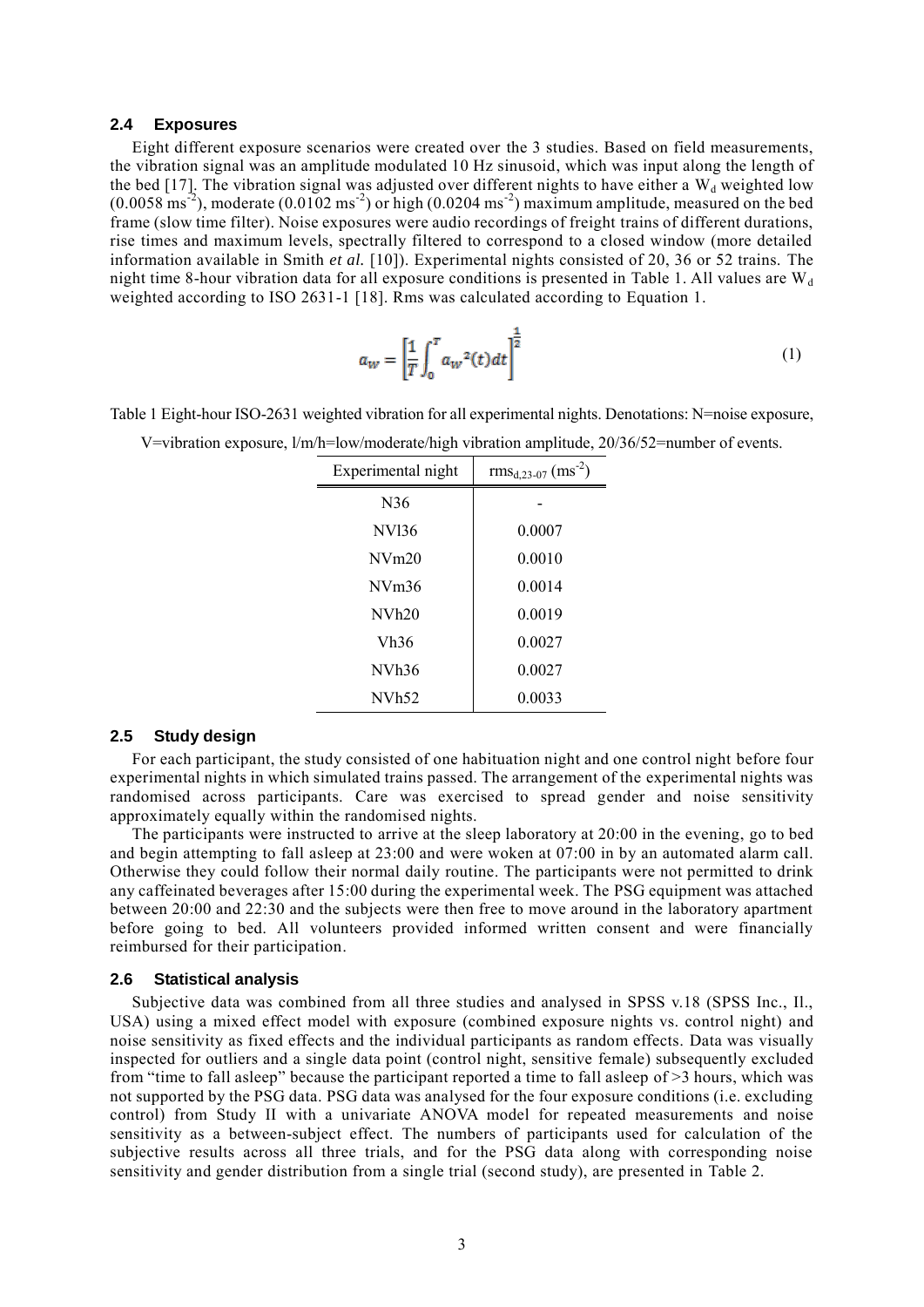|                                                      | (F=female, M=male). |          |        |        |                          |          |          |                   |                   |                          |
|------------------------------------------------------|---------------------|----------|--------|--------|--------------------------|----------|----------|-------------------|-------------------|--------------------------|
| N36<br>Vh36<br>NV <sub>136</sub><br>NVm20<br>Control |                     |          |        |        |                          |          | NVm36    | NVh <sub>20</sub> | NVh <sub>36</sub> | NVh52                    |
|                                                      | Subjective data     | $N = 59$ | $N=34$ | $N=22$ | $N=12$                   | $N = 24$ | $N = 36$ | $N = 24$          | $N = 58$          | $N = 22$                 |
| $2$ only)<br>PSG (study                              | Noise sensitive, F  | $N=7$    | ۰      |        |                          | $N=7$    | $N=7$    | $N=6$             | $N=7$             | ۰                        |
|                                                      | Noise sensitive, M  | $N=3$    | ۰      |        | $\overline{\phantom{a}}$ | $N=3$    | $N=3$    | $N=3$             | $N=3$             | $\overline{\phantom{0}}$ |
|                                                      | Non-sensitive, F    | $N=6$    | ۰      |        | ۰                        | $N=6$    | $N=6$    | $N=6$             | $N=6$             | -                        |
|                                                      | Non-sensitive, M    | $N=8$    | ۰      |        | $\overline{\phantom{a}}$ | $N=8$    | $N=8$    | $N=8$             | $N=8$             | $\overline{\phantom{0}}$ |
|                                                      | PSG total           | $N=24$   | ۰      |        |                          | $N = 24$ | $N = 24$ | $N=24$            | $N = 24$          | $\overline{\phantom{0}}$ |

<span id="page-3-0"></span>Table 2 - Total number of participants within each experimental condition across all 3 studies. Subjective data is from all three studies. PSG data is from a single study and listed by participant noise sensitivity and gender

## **3. RESULTS**

#### **3.1 Subjective data**

All questionnaire results for the control and pooled exposure nights for both sensitivity groups are presented in [Table 3.](#page-4-0) Relative to non-sensitive persons, the noise sensitive group reported reduced overall sleep quality ( $p=0.008$ ,  $F=7.1$ , [Figure 1\)](#page-3-1) and reduced sleep quality in five of six questions about sleep parameters (Time to fall asleep:  $p=0.026$ ,  $F=5.0$ ; number of wakeups:  $p<0.001$ ,  $F=13.4$ ; Deep sleep-light sleep: n.s.; Easy to sleep-difficult to sleep:  $p=0.048$ , F=3.9; slept better-worse:  $p=0.001$  F=10.8; woke often:  $p=0.048$  F=3.9). Furthermore they reported reduced nocturnal restoration (rested-tired:  $p<0.001$ , F=31.6; at ease-tense:  $p=0.005$ , F=8.1; irritated-glad:  $p=0.011$ , F=6.5), reduced pleasantness and social orientation in the morning (pleasantness:  $p=0.001$ , F=10.6; social orientation: p<0.001, F=13.1). However, there were no significant interaction effects between exposure and noise sensitivity, suggesting that exposure had a similar effect on both groups.

Noise sensitive persons also reported enhanced sleep disturbance by vibration  $(p<0.001, F=17.2,$ [Figure 2](#page-5-0) left pane and noise (p<0.001, F=15.8, [Figure 2](#page-5-0) right pane) and here there was a significant interaction, showing that the noise disturbance difference between exposure and control was higher in noise sensitive persons (interaction p=0.038, F=4.3). The same interaction has been found in tendency for vibration disturbance ( $p=0.061$ ,  $F=3.5$ ).



<span id="page-3-1"></span>Figure 1 - Comparison of sensitive and non-sensitive persons: Mean rating of sleep quality during control and combined exposure nights, recorded immediately after awakening. Error bars show 95% confidence interval.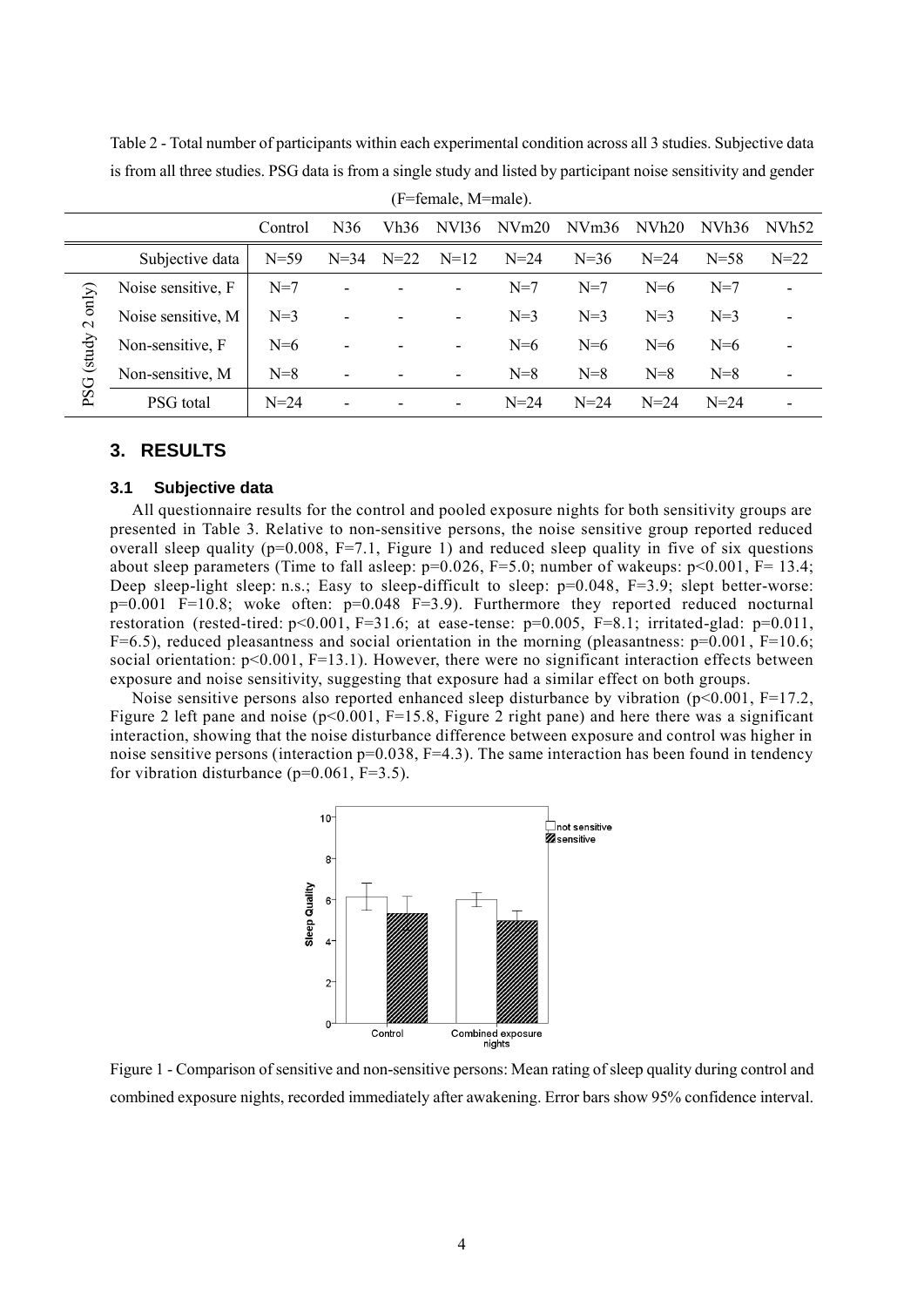|                                                      |                                                       | Noise sensitivity |                        |        |                    |         |           |        |           |
|------------------------------------------------------|-------------------------------------------------------|-------------------|------------------------|--------|--------------------|---------|-----------|--------|-----------|
|                                                      |                                                       |                   | Non sensitive $(N=38)$ |        | Sensitive $(N=21)$ |         |           |        |           |
|                                                      |                                                       | Exposure          |                        |        |                    |         | Exposure  |        |           |
|                                                      |                                                       | Control           |                        | nights |                    | Control |           | nights |           |
|                                                      | Variable                                              | Mean              | <b>SD</b>              | Mean   | <b>SD</b>          | Mean    | <b>SD</b> | Mean   | <b>SD</b> |
| Sleep quality                                        | <b>Sleep quality</b> ( $0 = \text{very bad}$ , $10 =$ | 6.1               | 2.0                    | 6.0    | 2.1                | 5.3     | 1.8       | 5.0    | 2.2       |
|                                                      | very good)                                            |                   |                        |        |                    |         |           |        |           |
| Disturbance<br><b>Disturbance from vibration (0)</b> |                                                       | 0.4               | 1.2                    | 3.1    | 2.5                | 0.7     | 1.6       | 4.8    | 3.0       |
|                                                      | $=$ not at all, $10 =$ extremely)                     |                   |                        |        |                    |         |           |        |           |
|                                                      | Vibrations causing poor sleep (1)                     | 1.1               | 0.4                    | 1.8    | 0.8                | 1.2     | 0.5       | 2.3    | 1.0       |
|                                                      | $=$ not at all, $5 =$ extremely)                      |                   |                        |        |                    |         |           |        |           |
|                                                      | <b>Disturbance from noise</b> $(0 = not)$             | 0.5               | 1.5                    | 3.5    | 2.6                | 0.7     | 1.8       | 5.3    | 2.8       |
|                                                      | at all, $10 =$ extremely)                             |                   |                        |        |                    |         |           |        |           |
| Sleep                                                | Time to fall asleep (mins)                            | 25.5              | 17.1                   | 27.9   | 16.2               | 31.3    | 21.4      | 36.3   | 24.4      |
| parameters                                           | <b>Estimated no. of wake-ups (n)</b>                  | 2.5               | 1.8                    | 2.8    | 1.8                | 4.1     | 3.6       | 4.2    | 2.7       |
|                                                      | Difficulties to continue sleeping                     | 2.1               | 0.5                    | 2.2    | 0.5                | 2.2     | 0.4       | 2.3    | 0.5       |
|                                                      | $(1 = did not wake, 2 = no difficulty, 3)$            |                   |                        |        |                    |         |           |        |           |
|                                                      | $=$ difficulty)                                       |                   |                        |        |                    |         |           |        |           |
|                                                      | Easy to sleep $(0)$ - difficult to                    | 4.2               | 2.6                    | 4.3    | 2.5                | 4.6     | 2.8       | 5.2    | 2.6       |
|                                                      | sleep $(10)$                                          |                   |                        |        |                    |         |           |        |           |
|                                                      | Slept better $(0)$ – worse $(10)$                     | 5.9               | 1.9                    | 5.6    | 2.0                | 6.5     | 1.9       | 6.6    | 2.0       |
|                                                      | Deep $(0)$ – light $(10)$ sleep                       | 4.2               | 1.8                    | 4.3    | 1.9                | 5.1     | 2.1       | 4.9    | 2.1       |
|                                                      | Woke never $(0)$ - often $(10)$                       | 4.9               | 2.5                    | 5.3    | 2.1                | 6.3     | 2.1       | 6.0    | 2.3       |
| Nocturnal                                            | Rested $(0)$ – tired $(10)$                           | 4.2               | 2.1                    | 4.1    | 2.1                | 4.8     | 1.9       | 6.2    | 2.3       |
| restoration                                          | At ease $(0)$ – tense $(10)$                          | 3.4               | 1.7                    | 3.6    | 1.7                | 3.3     | 1.5       | 4.5    | 1.9       |
|                                                      | Glad $(0)$ - irritated $(10)$                         | 3.2               | 1.6                    | 3.6    | 2.2                | 3.8     | 2.1       | 4.4    | 1.9       |
| Mood                                                 | <b>Pleasantness</b> $(1 = \text{minimum}, 4 =$        | 3.2               | 0.4                    | 3.2    | 0.5                | 3.0     | 0.4       | 2.9    | 0.5       |
|                                                      | maximum)                                              |                   |                        |        |                    |         |           |        |           |
|                                                      | <b>Social orientation</b> $(1 - \text{minimum})$      | 3.2               | 0.4                    | 3.2    | 0.5                | 3.1     | 0.4       | 2.9    | 0.5       |
|                                                      | $4 =$ maximum)                                        |                   |                        |        |                    |         |           |        |           |
| Stress-Energy                                        | <b>Stress</b>                                         | 1.5               | 0.8                    | 1.6    | 0.8                | 1.9     | 0.9       | 1.9    | 0.9       |
|                                                      | Energy                                                | 2.2               | 0.7                    | 2.2    | 0.8                | 2.3     | 0.9       | 2.1    | 0.8       |

<span id="page-4-0"></span>Table 3 - Comparison of sensitive and non-sensitive persons: Overview of the morning questionnaire results for the control and the combined exposure conditions. Variables names in bold indicate significant main effects between the sensitive and non-sensitive groups.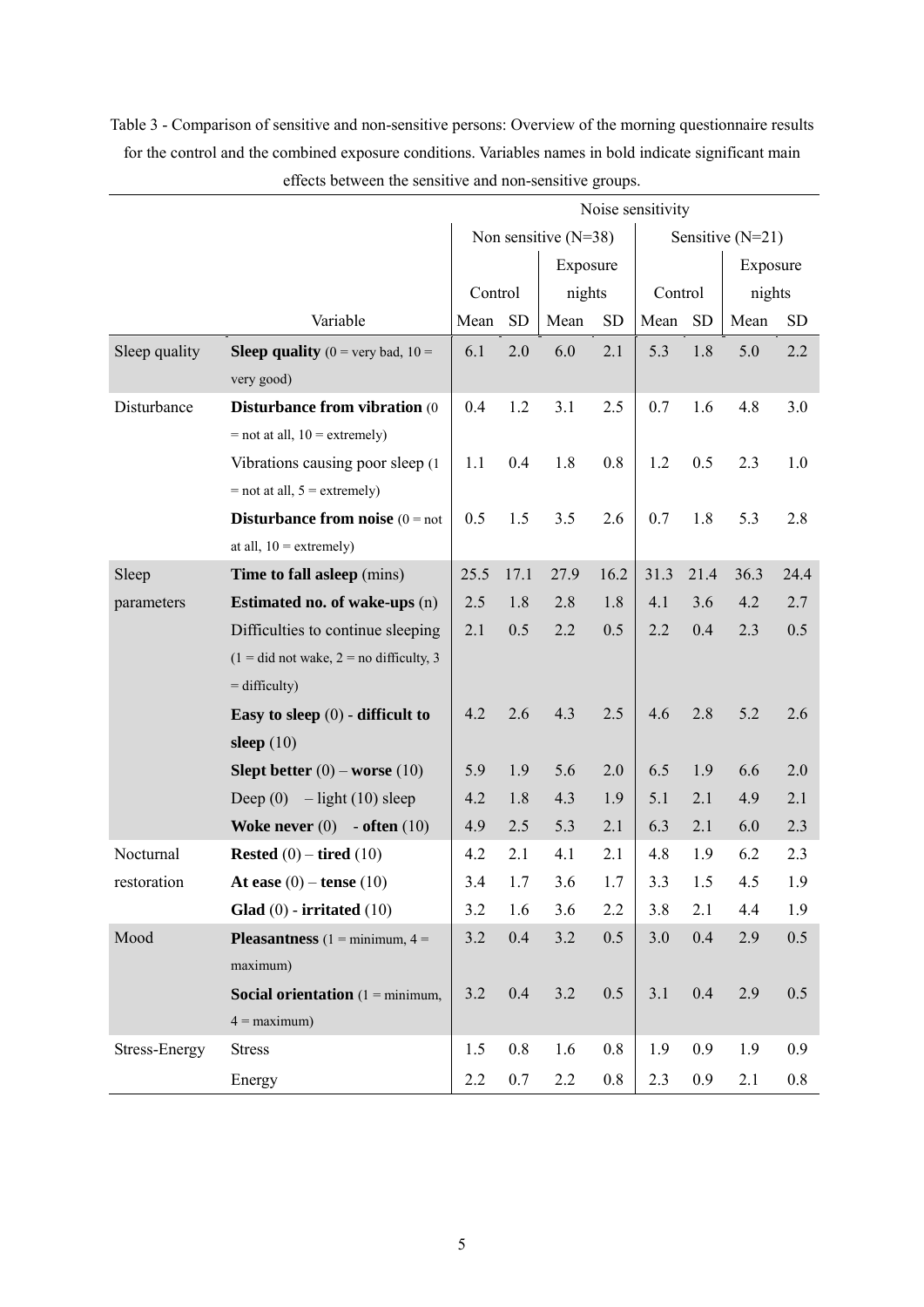

<span id="page-5-0"></span>Figure 2 - Comparison of sensitive and non-sensitive persons: Mean rating of disturbance from vibration (left) and noise (right) during control and combined exposure nights, recorded immediately after awakening. Error bars show 95% confidence interval.

## **3.2 Polysomographical data**

Due to a technical fault, PSG data was missing for a single person in the NVh20 condition (noise-sensitive female). As with the questionnaire results, objective data was pooled for all exposure conditions [\(Table 4\)](#page-5-1).

<span id="page-5-1"></span>Table 4 – Physiological sleep data for the noise sensitive and non-sensitive groups. WASO=Wakefulness

After Sleep Onset, SSC=Sleep Stage Change, SWS=Slow Wave Sleep (deep sleep), REM=Rapid Eye Movement. Variable names in bold indicate significant main effects between the sensitive and non-sensitive

|                            | Noise sensitivity |           |                        |      |                    |           |                    |           |  |  |
|----------------------------|-------------------|-----------|------------------------|------|--------------------|-----------|--------------------|-----------|--|--|
|                            |                   |           | Non-sensitive $(N=14)$ |      | Sensitive $(N=10)$ |           |                    |           |  |  |
| Variable                   | Control           |           | Exposure<br>nights     |      | Control            |           | Exposure<br>nights |           |  |  |
|                            | Mean              | <b>SD</b> | Mean<br><b>SD</b>      |      | Mean               | <b>SD</b> | Mean               | <b>SD</b> |  |  |
| Sleep onset latency (mins) | 28.9              | 18.1      | 19.3                   | 15.2 | 22.9               | 22.1      | 15.7               | 14.4      |  |  |
| Sleep efficiency $(\% )$   | 89.7              | 4.6       | 90.8                   | 4.7  | 90.7               | 6.4       | 91.8               | 7.9       |  |  |
| WASO (mins)                | 20.6              | 12.7      | 24.3                   | 18.0 | 21.6               | 16.5      | 23.7               | 31.4      |  |  |
| Total SSCs (n)             | 35.4<br>6.6       |           | 36.9                   | 6.8  | 29.9               | 5.6       | 37.8               | 10.4      |  |  |
| Arousals (n)               | 53.9              | 15.9      | 55.9                   | 16.6 | 43.1               | 12.2      | 49.9               | 19.1      |  |  |
| Awakenings (n)             | 22.4              | 10.2      | 23.1                   | 10.2 | 20.3               | 7.8       | 20.8               | 6.3       |  |  |
| $N1$ (mins)                | 44.9              | 15.3      | 45.9                   | 15.9 | 39.4               | 15.1      | 42.8               | 11.5      |  |  |
| $N2$ (mins)                | 202.3             | 28.9      | 210.1                  | 31.5 | 225.6              | 32.7      | 222.7              | 34.1      |  |  |
| SWS (mins)                 | 97.6              | 19.0      | 95.5                   | 20.9 | 79.4               | 29.4      | 83.0               | 24.3      |  |  |
| REM (mins)                 | 85.7              | 19.2      | 84.2                   | 20.5 | 91.3               | 18.5      | 92.0               | 21.2      |  |  |

groups.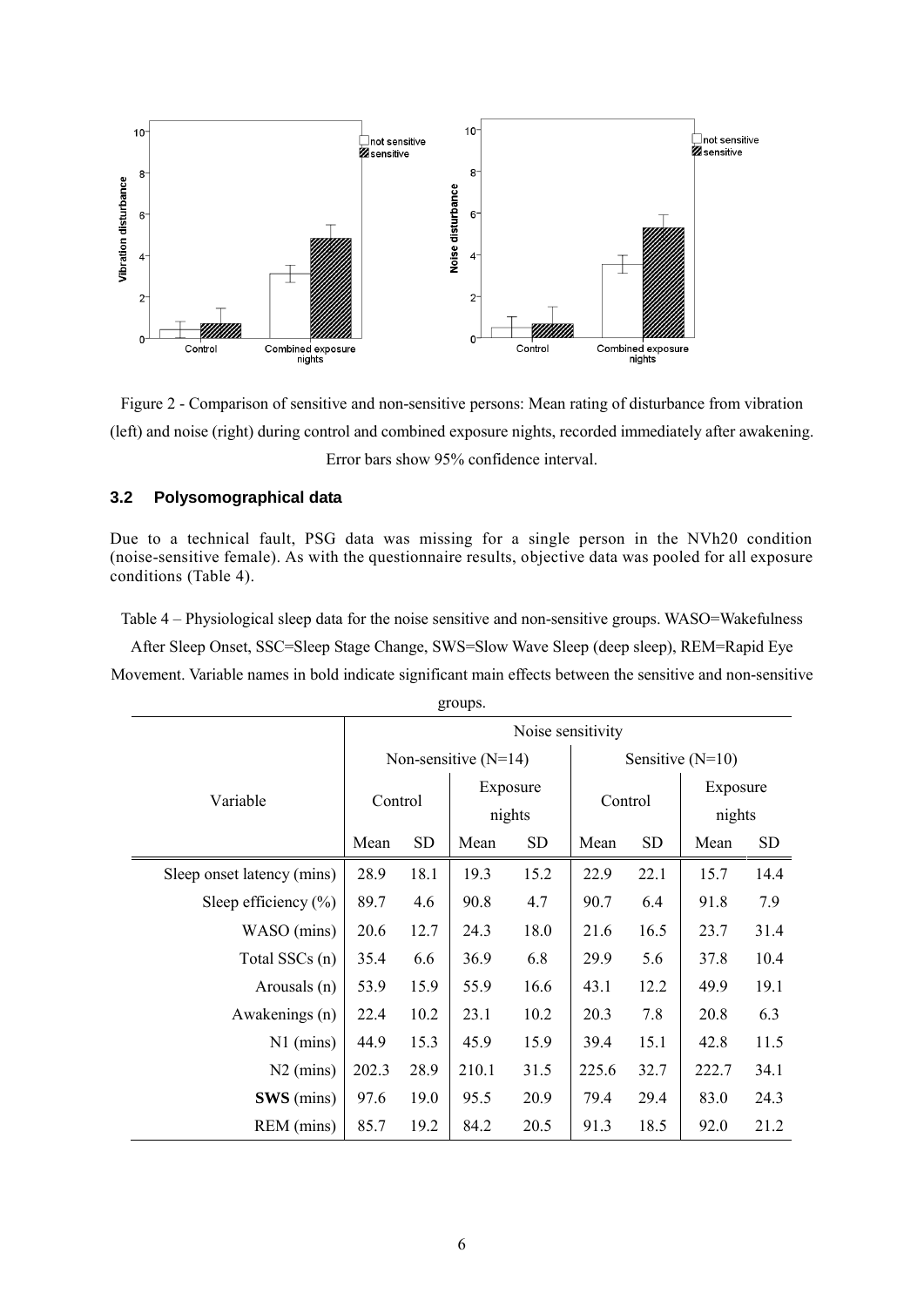There was a significant effect of noise sensitivity for time spent in SWS, with noise sensitive persons exhibiting less deep sleep compared to the non-sensitive group ( $F=4.3$ ,  $p=0.05$ ). As evident in Figure 3, sensitive person's deep sleep was particularly affected by the number of trains. Using a linear mixed model with compound symmetry, there was an effect for sensitive persons having a reduced amount of SWS in nights with 36 compared to nights with 20 trains (p=0.033). There was no effect of vibration amplitude ( $p=0.84$ ). In the sensitive group there was also a tendency for time spent in N1 to increase linearly as a function of 8-hour acceleration  $(F=3.6, p=0.07)$ .

Furthermore there was a significant correlation between SWS and disturbance from vibration  $(r=-0.504, p=0.012)$  and between SWS and disturbance by noise  $(r=-0.575, p=0.005)$  in the high vibration amplitude night (NVh36).

No significant differences were found between sensitivity groups for sleep onset latency  $(p=0.43)$ , total number of sleep stage changes ( $p=0.78$ ), total number of EEG awakenings or arousals ( $p=0.49$ ) and 0.38 respectively), wakefulness after sleep onset ( $p=0.99$ ), sleep efficiency ( $p=0.68$ ) and total time in REM ( $p=0.37$ ), N1 ( $p=0.56$ ) or N2 ( $p=0.196$ ).



Figure 3 - Duration spent in SWS (black) and –N1 (blue) in each experimental night for the non-sensitive (solid line) and sensitive (dashed line) groups. Error bars indicated 95% confidence intervals.

## **4. DISCUSSION**

There were no significant differences in EEG awakenings, SOL, sleep efficiency or WASO between the sensitivity groups, meaning that both spent around the same amount of time in sleep each night. However, the higher disturbance reported by the noise sensitive group during exposure nights taken with the similarity of the groups in the control suggests that stimuli occurring during periods of wakefulness were more negatively perceived. This is in line with annoyance studies whereby sensitive persons report higher annoyance for a given noise exposure [\[2\]](#page-7-1).

The time spent in light sleep and deep sleep was rather stable for the non-sensitive group, whereas the number of events had an impact on the amount of SWS for the sensitive group. Since vibration amplitude had no effect, it is possible that this reduction is due to the noise component of the exposure, although this cannot be confirmed with the current study design. Other than this objective parameter, there were no differences between groups, suggesting that noise sensitivity is not an important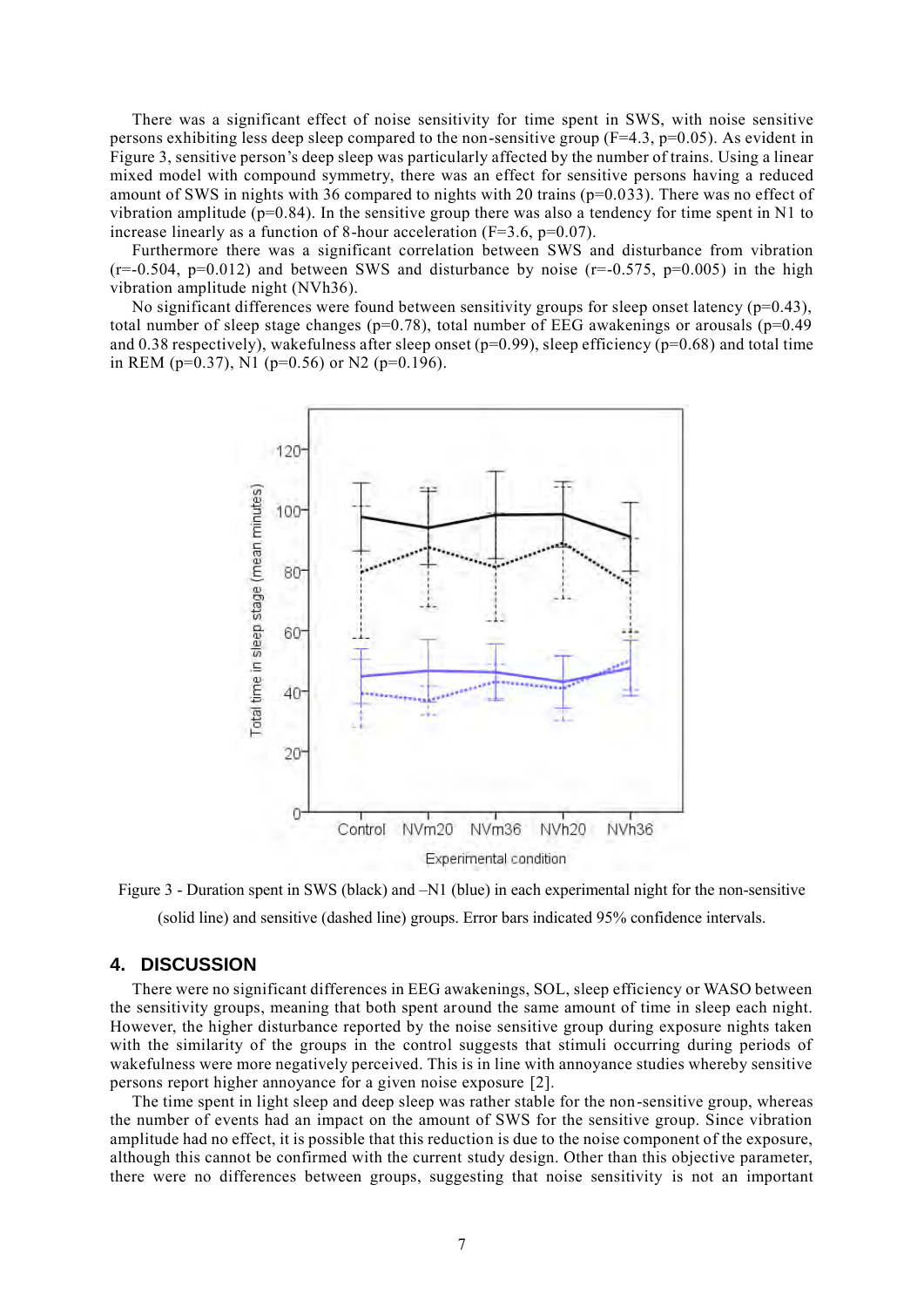modifier of physiological measures of sleep, supporting previous conclusions drawn by Marks and Griefahn [\[19\]](#page-8-5).

Noise sensitivity was related to an overall reduction in subjective sleep parameters, independent of either the degree of exposure (vibration amplitude, number of events) or whether there was an exposure at all (control night vs. pooled exposure nights). The implication is that both the sensitive and non-sensitive groups were equally affected by nocturnal exposure to vibration and noise. Previous work has found that noise-sensitive individuals report reduced sleep quality following nights with traffic noise exposure compared to non-sensitive persons [\[20\]](#page-8-6), an effect not observed in our studies. However, volunteers were only accepted into our trials providing they did not suffer from self-reported sleep problems as assessed during the screening process via binary yes/no response questions including "I often have trouble falling asleep", "I wake frequently at night", "I rarely get enough sleep", "I often sleep for a while during the day" and "I am very tired in the morning". This could mean that the sensitive sample only represented a somewhat resilient subgroup of the wider noise sensitive population, which would go some way towards explaining the similarity that exposure had on both sensitivity groups in terms of subjective parameters including sleep quality.

The sample size limits the conclusions that can be drawn, particularly with respect to the PSG data. In Study II from which physiological reactions have been analysed, only 10 of the 24 participants were classified as noise-sensitive. Analysis of PSG data from Study III along with potential further sleep studies conducted by the research group will aim to expand upon the existing results.

In conclusion, noise-sensitive persons report overall reduced sleep quality, confirmed by reduced SWS and higher disturbance from nocturnal traffic exposure. The overall reduced time spent in SWS may make noise sensitive individuals particularly vulnerable to nocturnal traffic exposure.

# **ACKNOWLEDGEMENTS**

The study was supported by the EU project CargoVibes within the FP7 framework (grant number 266248). The authors thank the volunteers for their participation in the studies, and also Agneta Agge, Mikael Ögren, Sofie Fredriksson and Josefine Larsson for their help in conducting the trials.

# **REFERENCES**

- <span id="page-7-0"></span>[1]. R. F. Job, Noise sensitivity as a factor influencing human reaction to noise Noise Health **1** (3), 57-68 (1999).
- <span id="page-7-1"></span>[2]. H. M. E. Miedema and H. Vos, Demographic and attitudinal factors that modify annoyance from transportation noise Journal of the Acoustical Society of America **105** (6), 3336-3344 (1999).
- <span id="page-7-2"></span>[3]. H. M. Miedema and H. Vos, Noise sensitivity and reactions to noise and other environmental conditions Journal of the Acoustical Society of America **113** (3), 1492-1504 (2003).
- <span id="page-7-3"></span>[4]. E. Pedersen and K. Persson Waye, Wind turbine noise, annoyance and self-reported health and well-being in different living environments Occup Environ Med **64** (7), 480-486 (2007).
- <span id="page-7-4"></span>[5]. K. P. Waye, J. Bengtsson, R. Rylander, F. Hucklebridge, P. Evans and A. Clow, Low frequency noise enhances cortisol among noise sensitive subjects during work performance Life Sci **70** (7), 745-758 (2002).
- <span id="page-7-5"></span>[6]. K. White, W. F. Hofman and I. van Kamp, in *Internoise 2010* (Lisbon, Portugal, 2010).
- <span id="page-7-6"></span>[7]. CargoVibes Project Overview. URL: <http://www.cargovibes.eu/?CategoryID=155&ArticleID=92> accessed May 2013
- <span id="page-7-7"></span>[8]. N. D. Weinstein, Individual differences in reactions to noise: a longitudinal study in a college dormitory J Appl Psychol **63** (4), 458-466 (1978).
- <span id="page-7-8"></span>[9]. K. White, Arousal, physiological and psychological variables in subjective noise sensitivity. Masters thesis, University of Amsterdam, 2008.
- <span id="page-7-9"></span>[10]. M. G. Smith, I. Croy, M. Ogren and K. Persson Waye, On the influence of freight trains on humans: a laboratory investigation of the impact of nocturnal low frequency vibration and noise on sleep and heart rate PLoS One **8** (2), e55829 (2013).
- <span id="page-7-10"></span>[11]. I. Croy, M. G. Smith and K. Persson Waye, Effects of train noise and vibration on human heart rate during sleep: An experimental study BMJ Open **3** (5), e002655 (2013).
- <span id="page-7-11"></span>[12]. C. Iber, S. Ancoli-Israel, A. Chesson and S. F. Quan, *The AASM Manual for the Scoring of Sleep and Associated Events; Rules, Terminology and Technical Specifications*, 1 ed. (American Academy of Sleep Medicine, Westchester, IL, 2007).
- <span id="page-7-12"></span>[13]. M. Bonnet, D. Carley, M. Carskadon, P. Easton, C. Guilleminault, R. Harper, B. Hayes, M. Hirshkowitz, P. Ktonas, S. Keenan, M. Pressman, T. Roehrs, J. Smith, J. Walsh, S. Weber and P. Westbrook, EEG